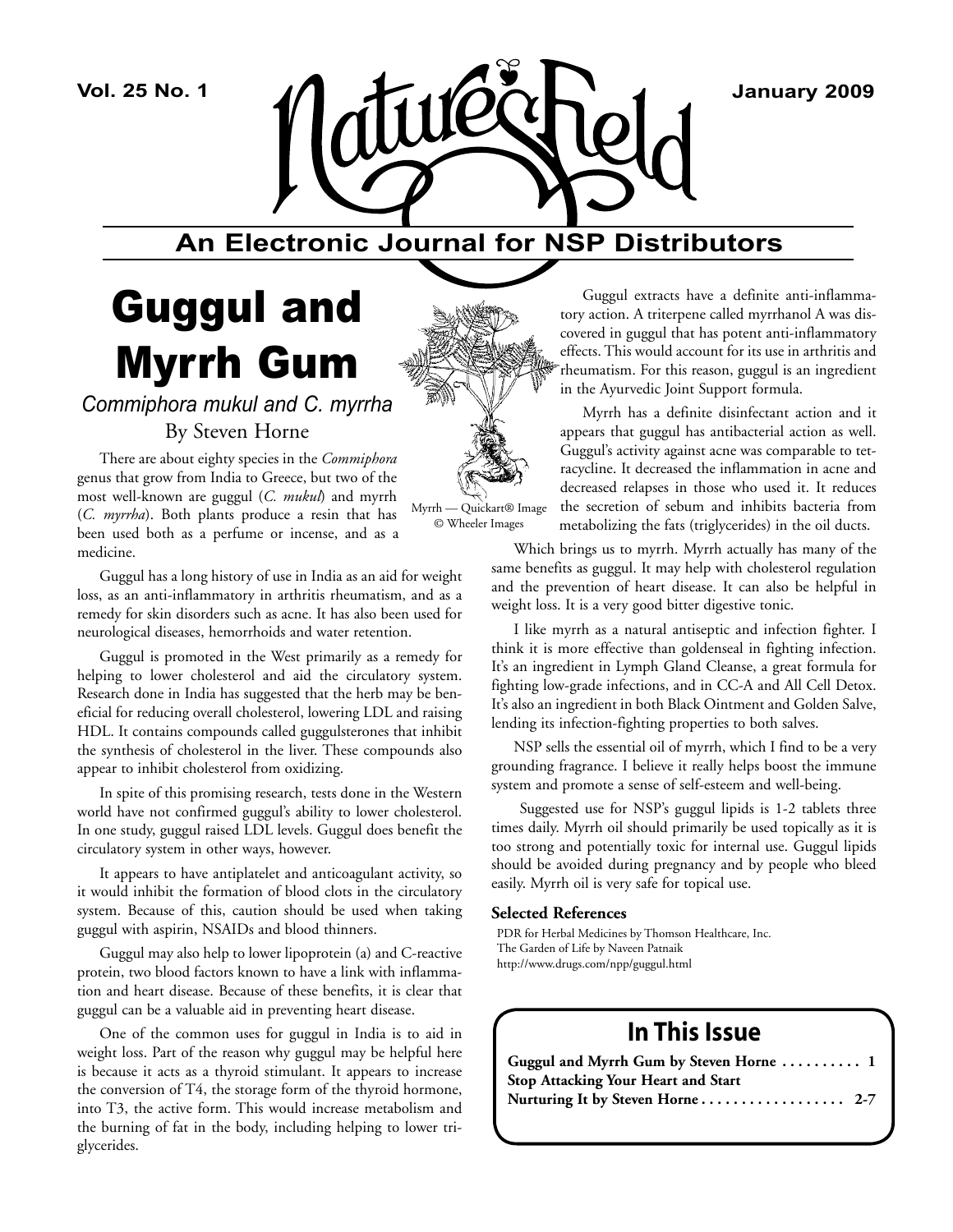

## **by Steven H. Horne, RH (AHG)**

When someone says "heart," does it conjure up the image of a pump? Most likely not. While Western science has told us that the organ beating inside our chests is just a pump, our cultural use of the word heart suggests the "heart" is much more. For instance:

- We talk about "giving our heart" to someone when we fall in love.
- We feel our "heart breaking" when relationships end.
- We say "take heart" to encourage someone.
- We "take things to heart" when we allow them to affect us emotionally.
- We "have a heart" when we exhibit compassion for others.
- We "harden our heart" when we emotionally lose good feelings for someone because of hurt and betrayal.
- We refer to love and relationships as "matters of the heart."

All of these examples show that subjectively, we experience our heart as much more than a mechanical pump for blood. The heart is deeply connected with feelings and relationships with others. However, when the heart is diseased, most of us tend to completely ignore this deep emotional experience of the heart and act as if our feelings have little or nothing to do with the health of our heart.

I believe that when it comes to treating heart problems, addressing these emotional and relationship issues is just as important as working on the heart nutritionally. I have often told people that "the heart knows things the brain does not." I know this because 22 years ago I started working with emotional healing. I've had a lot of success working with clients on both the emotional and physical levels at the same time, but have lacked the objective language to explain some of what my heart understands.

Recently, however, I came across a book called *The Secret Teachings of Plants: The Intelligence of the Heart in the Direct Perception of Nature* by Stephen Harrod Buhner. This remarkable book provided me with the understanding I needed to vocalize the truths my own heart had been teaching me. The fact is, science has confirmed our heart is much more than a pump. Let me share what I've learned.

## **The Heart is More Than a Pump**

We've all been taught that the heart pumps the blood through the circulatory system, but according to Buhner, the blood starts circulating in the fetus before the heart starts pumping. Furthermore, modern research shows that the heart is simply not a strong enough pump to move the blood through the tens of thousands of miles of blood vessels in the body.

More recent research shows that the blood travels on an electromagnetic wave. It moves in a vortex, like water spiraling down a drain. The spinning red blood cells act like an electromagnetic generator, maintaining the wave. The heart sets the pace for this wave and the entire body responds to it.

This adds new meaning to the idea of pulse diagnosis. Instead of just measuring blood pressure and heart rate (like modern medicine does), the traditional art of pulse diagnosis is sensing this wave moving through the body. This is how the pulse provides information about the health of the whole body.

Our new understanding of the heart doesn't stop here. The heart is also a brain. Again, according to Buhner, the heart is 60- 65% nerve cells. So, it is wrong to think of the heart as simply a muscle, because the heart is more of a brain than a muscle. The heart has intelligence and memory—it literally thinks.

An interesting book that substantiates this is *The Heart's Code* by Dr. Paul Pearsall. Dr. Pearsall has studied the phenomenon of memory transfer in organ transplant patients. People can suddenly acquire new food preferences, interests and other memories from the donors of organs. The heart appears to be particularly prone to memory transfer and people who receive heart transplants often undergo major emotional and personality shifts. The book contains fascinating stories about this.

Of course, the heart doesn't think in words. The heart thinks in feelings, which are both non-linear and holographic. This makes it difficult to explain in words what our heart is thinking. Of course, this is what drives the great poets, artists and musicians—their art is born of their struggle to communicate information in the language of the heart, rather than the language of the brain.

There is more! The heart is also a gland. It secretes hormones that communicate with the rest of the cells of the body. So, the

**Vol. 25** 

**No. 1**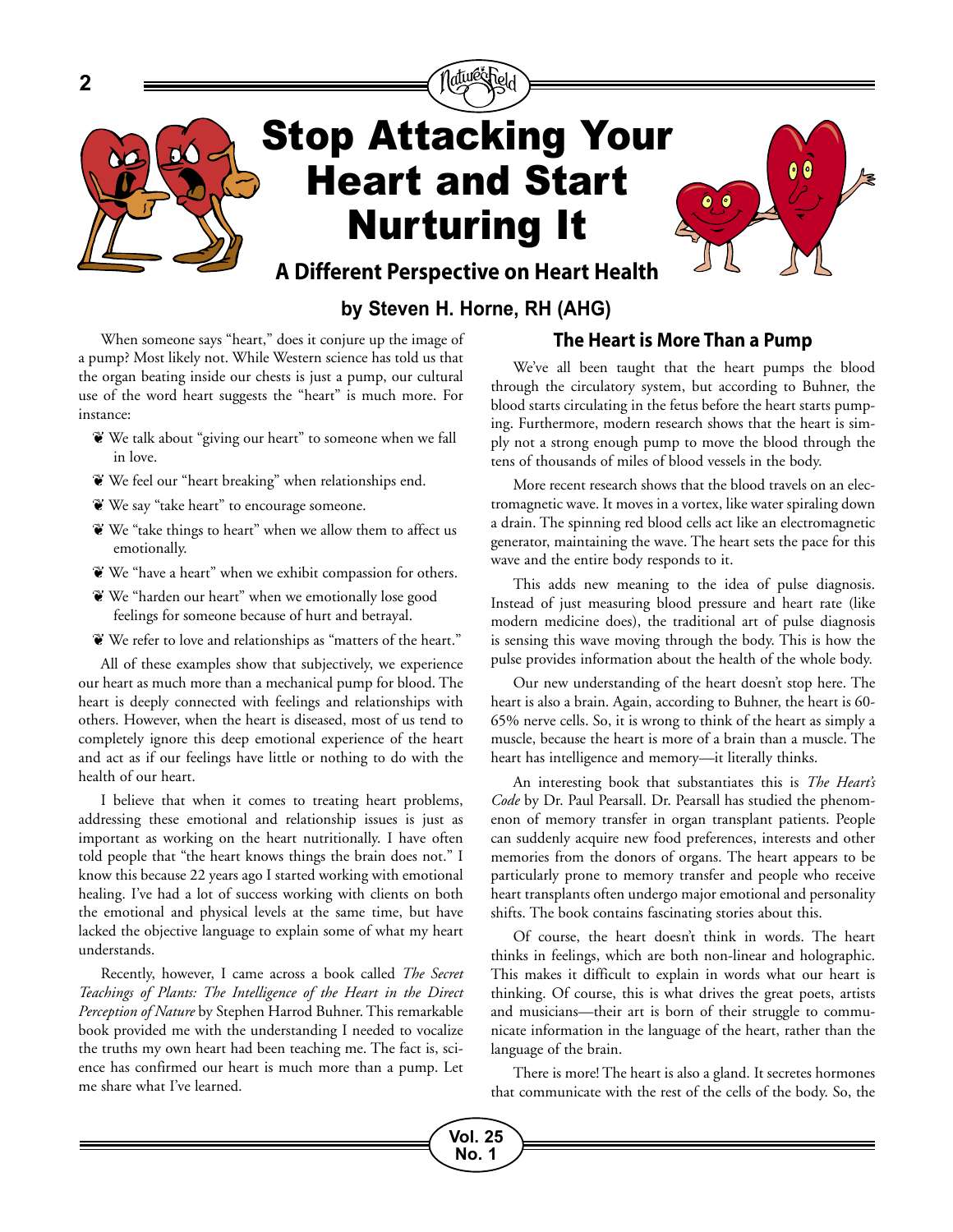

**Vol. 25 No. 1**

heart has a major impact on the health of the body on many levels, and the best way to understand our heart is to start understanding its language—emotions and feelings.

## **Speaking the Language of the Heart**

The above information helps us gain a new understanding of our emotions. When I started doing emotional healing work, I learned that it was possible to empathetically tune into



another person's emotions and gain powerful insights into what was troubling them. I didn't know how this was taking place, but I experienced it in very profound ways.

*The Secret Teachings of Plants* helped me understand objectively what I've been experiencing subjectively. This understanding begins with the knowledge that heart cells entrain on one another. This means that they try to synchronize their beating via their shared electromagnetic pulses.

Buhner says that a single heart cell will beat erratically and rapidly die. Put another heart cell near it (not touching it, just near it) and the two cells will synchronize their beats and live longer. Heart cells do this because they both send and receive electromagnetic impulses. The heart's electromagnetic field can be detected via electronic instruments up to five feet away from the body, but Buhner provides evidence that living things can receive these same electromagnetic pulses at much greater distances.

The bottom line is that the heart is both broadcasting the electromagnetic frequencies we call emotions and it is also receiving them. These electromagnetic frequencies carry very subtle and complex messages, not only from other people, but also from animals, plants and even non-living things.

We have all experienced this subjectively. We have "felt" someone's anger before they verbalized it. We have sensed the presence of someone who is loving and kind. We have felt both good and bad "vibes" from certain environments. We also know the good feeling we get when our heart entrains, that is, synchronizes its beating with someone else. We feel "in sync" with this person and "in tune" with them.

This is the meaning of the word compassion. Passion is emotion and the word compassion refers to "common passion" or shared feelings. When we have empathy for someone else's emotional experience we are able to have compassion for them. We can allow our hearts to be open to this non-verbal exchange of information.

I could write a lot more about this, but I need to move on. I suggest you read Buhner's book. In fact, read several of his books. He's got some amazing insights into herbalism and healing, and he explains how native healers "talked" to plants through their heart and learned how to use them.

## **Emotions and Heart Disease**

All this leads into the primary topic I'm addressing—heart disease. Heart disease always has an emotional component. Yes, there are physical factors that contribute to the development of heart disease, but there are always emotional factors, too.

My understanding of how emotions contribute to heart disease started years ago when I read a book called *Love, Sex and Your Heart* by Alexander Lowen. Dr. Lowen explains that the flow of blood is directly connected to the experience of pleasure, and pleasure is intimately connected with feelings of love. We love (I prefer to use the word desire) what brings us pleasure.

When we experience pleasure, our blood vessels dilate allowing blood to flow more freely to the extremities. This heightens nerve sensations, because blood flow makes cells more alive and energetic. This increased blood flow makes our skin both redder and warmer. It also makes our eyes and skin look radiant.

Dr. Lowen also points out that the parts of our body that are the most erotic (that is, subject to highly pleasurable sensations) are also the areas of the body where blood flows most closely to the surface of the body. These areas include the lips, the side of the neck and, of course, the genitals. These areas engorge with blood during the experience of pleasure, making good circulation an essential component of the experience of sensual pleasure.

All of this explains why we describe love as "warm" and associate the color red with sexual pleasure and passion. It also explains why a person who is experiencing love "glows." Their heart is broadcasting a strong electromagnetic signal and is also open to compassion—to entraining with other hearts.

Now, contrast this with what happens when we experience the shock of a severe and/or sudden hurt or loss. When we go into shock, the blood retreats into the internal organs. The color drains from our face and our skin becomes cold and clammy. Instead of sparkling, our eyes develop a "glazed over" look.

Shock creates a numbing sensation in the body. It deadens nerve sensations so we are less open to sensation and feeling. We feel "hardened" and "cold." This is why we say that a person who has a hard time experiencing sensual pleasure is frigid or cold. Again, all of this is tied in with the heart and circulation.

When we experience the massive flow of blood into the internal organs, it gives us a tremendous sensation of pressure in the chest. We call this sensation "heartache." What naturally happens is that this sensation of pressure leads to grieving. When we grieve, we sob and cry, and perhaps even wail.

These convulsive movements of the body force a redistribution of the circulation. They push blood back into the extremities. This opens us up to again be able to experience pleasure. When a person is unable to grieve, and keep in mind that this is a very physical process, they can become permanently "cold" or "hard of heart."

**3**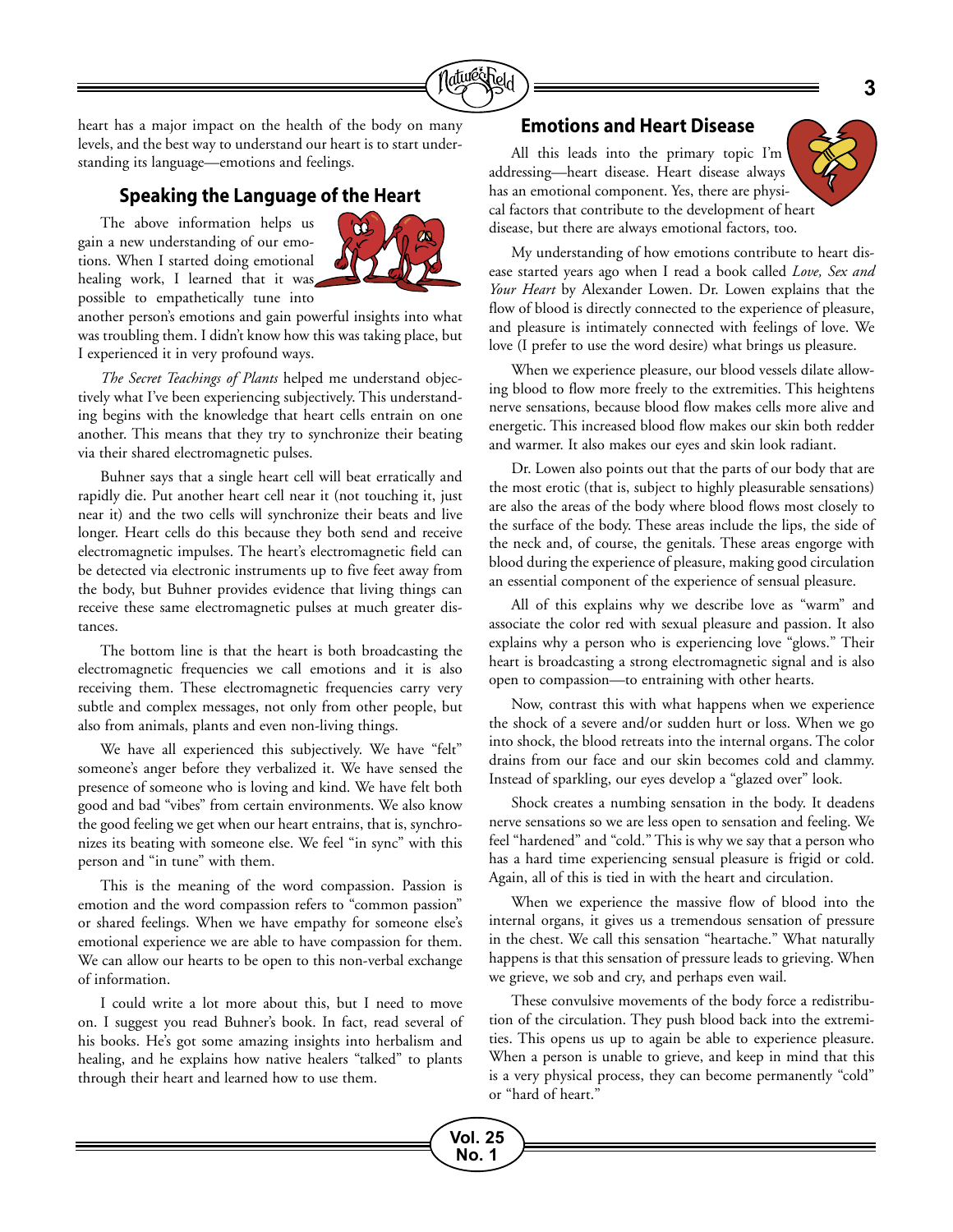**4**



Traditionally, men were more susceptible to heart disease than women, primarily because "big boys don't cry." However, as women have emulated men in trying to be assertive, tough and aggressive, the rates of heart disease in women have increased as well.

The mindset that tenderness, compassion, empathy, openness and vulnerability are signs of weakness is rampant in our society. If you look at traditional cultures, like the ancient Hebrew culture, it was not only appropriate, it was almost expected that you "weep and wail and rend your garments (i.e., tear your clothes)" when you were grieving. In our society, this is seen as "losing control" and is highly frowned on.

Unfortunately, failure to grieve and the inability to share grief (that is the inability to be compassionate with someone who is grieving), makes heart disease rampant in our society. Many respiratory and coronary diseases are directly linked with the stoic tendency we have to suppress our sadness and grief.

Tears are a sign of an open heart. Grieving opens the heart. It literally "breaks" it open. But, we can also cry when something touches our heart deeply with kindness or compassion. This is also a sign of an open heart, one that is willing to entrain with other hearts and energies. The ability to have a soft or open heart is essential to heart health.

The vital importance of this is affirmed by new technology that is able to measure heart function over time and graph it. What we've learned through this new technology is that a healthy heart varies greatly in its pulse and pressure over time. The more regular and predictable the heartbeat becomes, the sicker the heart will be.

I first learned about this in a lecture by AHG professional Jonathan Treasure several years ago. Buhner mentions the same research. Again, the more regular and predictable our heart function becomes, the sicker our heart.

If we have an open heart, one that is ready and willing to detect and receive signals from nature and other people, then our heart will be constantly entraining on the electromagnetic vibrations of other people around us. This will mean that it will be open and responsive to changing situations.

In contrast, a heart that has closed down or hardened itself due to unresolved grief will be trying to "go it alone" and will become like that lone heart cell, dying prematurely because it has no other heart cells to connect with. The fact is, we need connections with other people through an open heart to feel alive. Being alive means being passionate, which means having strong feelings pulsing from our heart throughout our body.

Look around and you will see that many people in our society are walking around in a chronic state of "shock." They are cold. Their eyes are dull. They lack passion, compassion and empathy. They are chronically angry and anger is an emotion where we harden our heart and refuse to empathize with another. This allows us to attack them and not care about the pain we inflict in the process.

According to Dr. Lowen, a heart attack happens to people whose hearts are closed and tense. They are afraid of losing control, of being vulnerable to others. When something happens that touches their heart, it scares them. They react by trying to close down to it, which sends the heart into a spasm, causing a heart attack and ironically, a total feeling of loss of control.

## **How to Stop Attacking the Heart**

There is a reference in the *New Testament* , where Jesus said that in the last days men's hearts would "fail them." I would suggest our hearts fail us because we first attack them. We attack them by suppressing and denying the messuggest our<br>ack them. We<br>nying the mes-



sages our heart is sending to us—i.e., our feelings. In our culture, thinking is supreme, which feelings are not to be trusted.

When we become critical of ourselves for feeling angry, hurt, sad, depressed or afraid, we are attacking our heart. We are told these feelings are "negative" and that if we "think positively" we will never have these "negative" feelings.

But, these feelings are the thinking of our heart. They are messages from our heart. To ignore, attack, suppress them or deny them is to attack our own heart. When you see how widespread this denial and suppression of feeling is, it's little wonder that half of us die of heart disease!

Of course, I'm not suggesting we all revert to being little children and venting every emotion we feel. As adults we have to find a healthy balance between our logic and our feelings, between our head and our heart.

I happen to be a big Star Trek fan. I think that one of the things that made the original Star Trek so compelling is that the three principle characters, Captain Kirk, Dr. Spock and Dr. McCoy, represent three aspects of our own nature. Dr. Spock represents the brain, the intellectual part of ourselves. McCoy, the doctor, represents the emotional aspect of ourselves, the compassionate heart. Captain Kirk is constantly having to try to balance these two advisors and chose the right course of action. So, he represents the physical aspect of our nature which is to make choices and act.

This is what all of us are constantly having to do. We have to listen to our intellect (our Dr. Spock), but we can't allow ourselves to become cold Vulcans. We also have to listen to our heart (our Dr. McCoy). Then, we need to make choices that balance these two forces within us.

My new DVD, *Manage Your Mood*, discusses how we learn to listen to and understand what our emotions are communicating to us. It also provides suggestions on how to act constructively on these messages to improve both our life and our health.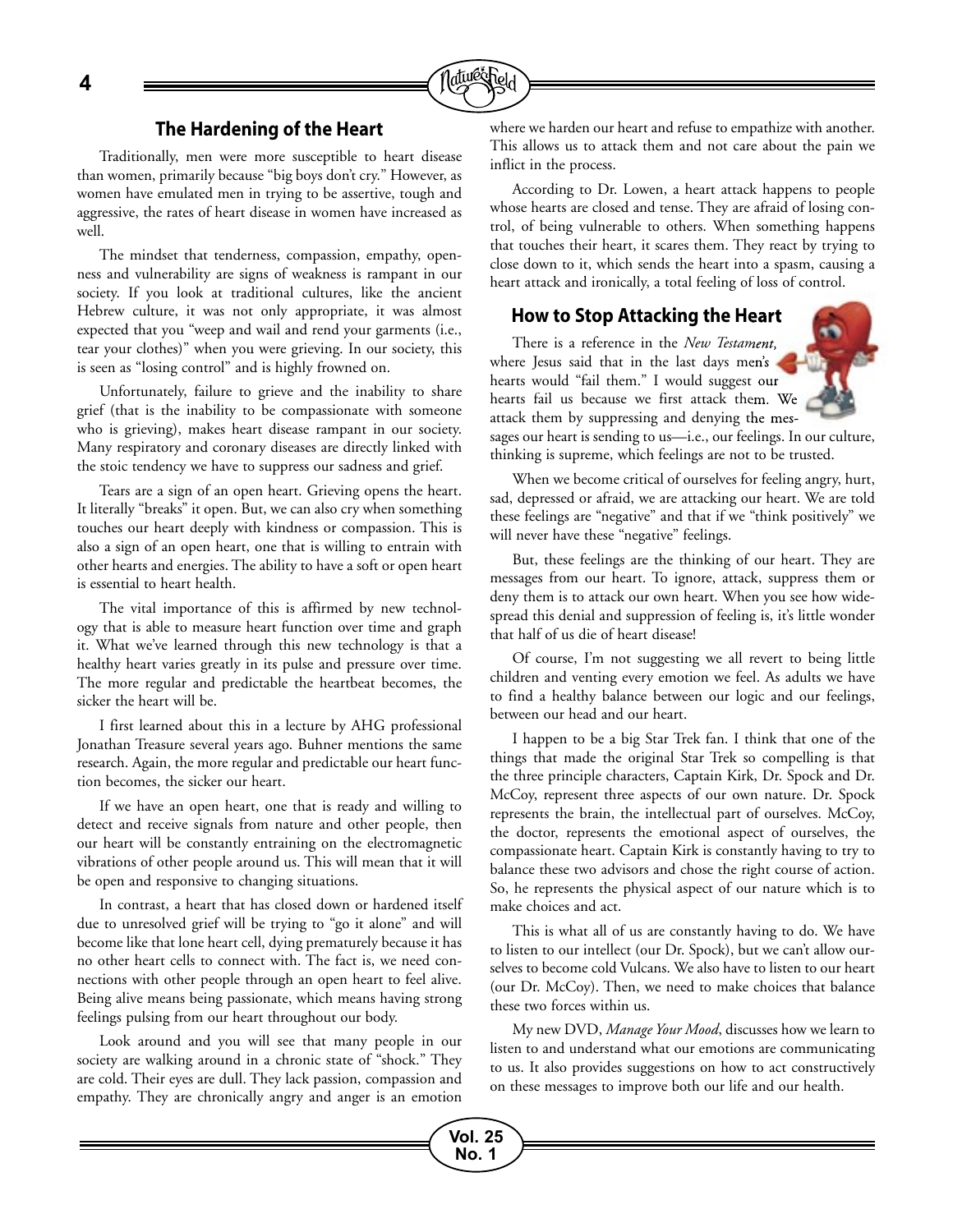

## **Green Friends for a Healthy Red Heart**

For all the reasons I've discussed, I believe we should always treat the heart emotionally as well as physically when we are trying to help someone with heart problems. Fortunately, herbs can treat the heart both emotionally and physically.

I have had a particular interest in learning about heart remedies because my father had a problem with atrial fibrillation and tachycardia. It was one thing I was not able to correct herbally. He had to have his heart stopped and restarted twice to correct this.

My youngest son developed the same problem in the womb and we had to have an emergency C-section. He also wound up having to have his heart stopped and restarted to correct its rhythm. They prescribed digitalis for him. I gave him a much lower dose than they recommended, along with hawthorn (which potentiates digitalis, by the way).

I have a lacuna in the heart area of my left iris. This is a sign of a family history of heart disease. My father had moderately high blood pressure and died of a stroke, but I think it is much deeper than this. I have experienced a lot of grief and sadness in my life. Two of my seven children have died and I have been through three divorces and the death of both of my parents.

A few years back, I had severe gum disease and spider veins on my nose. These are early warning signs of the chronic inflammation that leads to heart disease. I started taking Co-Q10 75 and have taken about 150 mg. per day for the last four years. My gums have healed and the spider veins are pretty much gone.

I've also had some moderate angina from time to time, associated primarily with stress and anxiety. Nervous Fatigue Formula and Magnesium Complex has been a big help here. I've also started taking RG-Max. I've also started on a custom cardiac blend with hawthorn blend (berries, leaves and flowers), a little lily of the valley, goldenrod and other herbs.

The bottom line is that I've been very interested in understanding how to treat the heart holistically, both for myself and others. As a result, I have learned a lot about heart remedies and I'm going to share some of what I've learned here.

But before I do, I want to stress that while supplements like Co-Q10, magnesium, l-arginine, l-carnitine and so forth can be really beneficial for the heart, they can't help the emotional aspects of heart disease the way herbs can.

That's because our green friends are electromagnetic beings, too. Our hearts can entrain on plant energies, too. In fact, Buhner explains that this is how native people talked to plants. They allowed their heart to synchronize with the electromagnetic frequency of the plant and then let the heart communicate its understanding to the brain.

So, our green friends are here to not just help us heal physically. They can also help our wounded hearts to heal. With that in mind, here are some of my favorite herbs for the heart.

## **Rose Re-opens the Closed Heart to Love**



Rose is the primary heart remedy from an emotional standpoint. Both the essential oil of rose and the flower essence are used to awaken the healing powers of the heart. They help to open the heart to love and to heal from grief. The popularity of roses as a gift of love is directly linked to their ability to open the heart.

When I was first learning about aromatherapy, my instructor suggested I put a drop of rose oil on the pulse points on my wrist. In trying to do so, I accidently spilled a large quantity of the oil on my wrist. For the next two days, every time I brought my hands near my mouth I could smell roses. I experienced first hand the joy and light-heartedness that rose can bring. Since that time, I have used both the oil and the flower essence with people who are hard of heart or going through a grieving process to heal their wounded hearts.

The fruit of rose, the rose hips, contains vitamin C and bioflavonoids which strengthen the integrity of capillary membranes. They are helpful for nosebleeds, easy bruising, spider veins and the prevention of varicose veins, but this means they are also good for the heart in a similar manner to hawthorn. In

## **About Nature's Field**

Nature's Field started out as a printed publication, available by subscription only. Providing reliable information on natural healing for over twenty years, Nature's Field is now a free E-zine produced by Tree of Light Publishing.

#### **Production Staff**

President and Managing Editor: Steven H. Horne V.P. of Sales and Finance: Darla Steiner Associate Editors: Carolyn Hughes, Hugh Hughes, Sharon Grimes Researcher and Technical Editor: Kimberly Balas

Computers and Design: David Horne

## **Important Notice**

The information in *Nature's Field* is for educational purposes only and should not be used to diagnose and treat diseases. If you have a serious health problem, consult a qualified health practitioner.

## *Copyright 2008 Tree of Light Publishing*

Articles in this journal may not be republished in any form without written permission from the publisher. Subscribers are free to forward copies of this journal to anyone.

**We welcome your questions and comments. You can reach us at: nf@treelite.com. Visit our website at www.treelite.com or call for a free catalog: 800-416-2887.**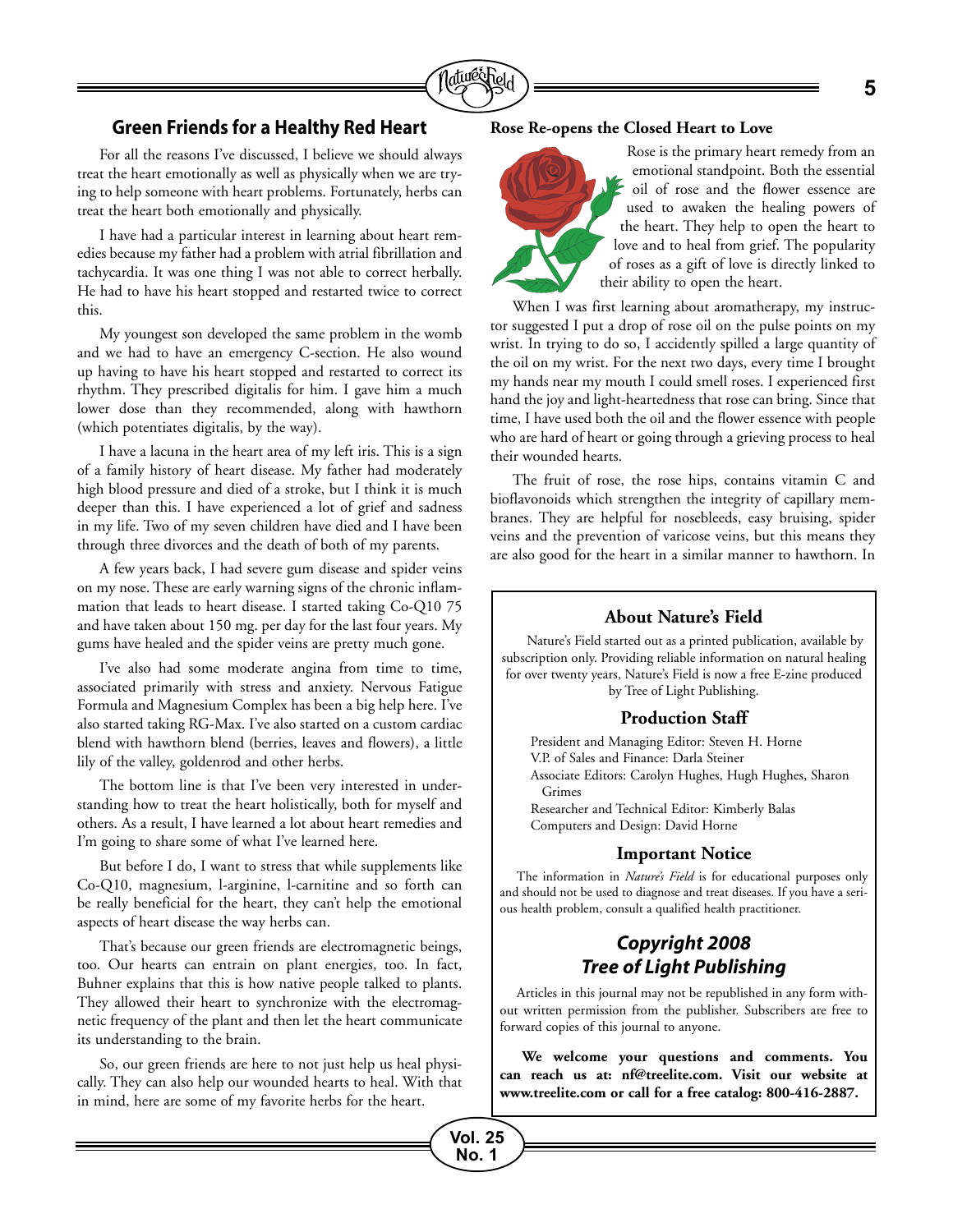**6**



fact, I maintain that most of the fruit trees in the rose family, including peaches, applies, apricots, pears, plums and cherries are also good for the heart energy. We also associate these fruits with objects of affection, as in "she's my peach," "he's the apple of my eye," and "her lips were like cherries."

## **Hawthorn Revitalizes the Hurting Heart**

Although all members of the rose family probably help the heart to one degree or another, hawthorn stands out as the primary heart remedy in our Western herbal materia medica. Like other members of the rose family it contains the vitamin C and bioflavonoids and protects the blood vessels. It also reduces heat and inflammation throughout the body. The heart-shaped red berries, however, have particular affinity for the heart. And, hawthorn, like rose, can be used as a flower remedy for helping the heart to heal emotionally.

Studies around the world have confirmed that hawthorn berries improve the tone of the cardiac muscle, improve oxygen uptake by the heart, improve circulation in the heart, energize the heart cells and dilate blood vessels in the extremities to reduce strain on the heart. These properties are not limited to the berries, however. Hawthorn flowers, leaves and twigs are also valuable for the heart and circulation.

## **Bleeding Heart Heals the Wounded Heart**



Along with wild rose, this is one of the flower essences I frequently use to help people's hearts to heal on an emotional level. If you've ever seen this flower, it looks like a heart that

has cracked in two with a big drop falling from the middle of the crack, hence the name bleeding heart.

This is the perfect signature for a broken heart and that is exactly what bleeding heart is used to help.

Bleeding heart helps people heal from grief. It is valuable for divorce, death of loved ones or simply the break-up of relationships. It teaches people to "let go." The heart longs for connection with other hearts, but when one of these connections is severed, one's heart has to learn to release that connection and be open to new ones. Bleeding heart helps facilitate this process.

It also teaches the heart that love has to exist in freedom. This is one of the most powerful lessons the heart has to learn. Often we try to control the people we love out of fear of losing them, and yet, this desire to control those we love is often what drives them away. We have to learn to love with an open heart, knowing that we cannot control the people we love and that they may not chose to return that love.

I highly recommend the combination of bleeding heart and rose flower essences for anyone who is going through loss or breakup of any kind. I've also seen it help people who have stuffed their grief and pain to get in touch with it and release it through a normal grieving process.

## **Borage Cheers the Discouraged Heart**

We've all heard the expression, "take heart." The heart isn't just a seat of love, it's also an organ of courage. Our heart gives us courage to face life and go on living. Sometimes, we "lose heart" and feel discouraged and "disheartened." That's where the flower essence of borage is helpful. It gives people's hearts the courage they need to face life by promoting cheerful courage in the face of adversity.

#### **Motherwort Calms the Agitated Heart**

This is a remedy I wish I had known about when I was trying to help my father and my son. I believe it would have helped them both. Motherwort is a primary remedy for tachycardia or rapid heart beat. It has a calming effect on the heart and acts as a vasodilator to help lower blood pressure.

This is a very safe cardiac remedy and if you have clients with rapid heartbeat or heart palpitations, consider using it. I also use it for hyperthyroid where a person is getting a rapid heartbeat.

#### **Lobelia Relaxes the Tense Heart**

While you may not think of lobelia as a cardiac herb, it has a tremendous affect on the heart. Lobeline, the principle alkaloid in lobelia, binds to adrenergic receptors in the central nervous system to lower the heart rate while strengthening the heartbeat at the same time.

Because lobelia is an antispasmodic, it helps relax blood vessels and lower blood pressure. I had one client with a particularly difficult blood pressure problem that lobelia, in combination with other herbs, really helped.

The tinctures of lobelia and capsicum are very useful for heart attack victims en route to emergency care. At an NSP convention in Australia many years ago, one of the Managers had symptoms of a heart attack and I was asked to see what I could do while we were waiting for the ambulance to arrive. I gave him lobelia and capsicum extracts.

He asked me to ride in the ambulance with him and by the time we got to the hospital, he was doing much better. I think every first aid kit should have lobelia and capsicum.

#### **Capsicum Fires Up the Cold Heart**



And since we were talking about it, capsicum is a catalyst

for circulation in general. While it is not a specific remedy for the heart, I usually use it in all cardiac formulas because it equalizes circulation throughout the body.

I didn't really understand what that phrase "equalizes circulation" meant until I learned pulse diagnosis from Matthew Wood. Matthew taught me that sometimes, when you feel the pulse on both wrists at the same time, the pulse feels "out of

**Vol. 25 No. 1**